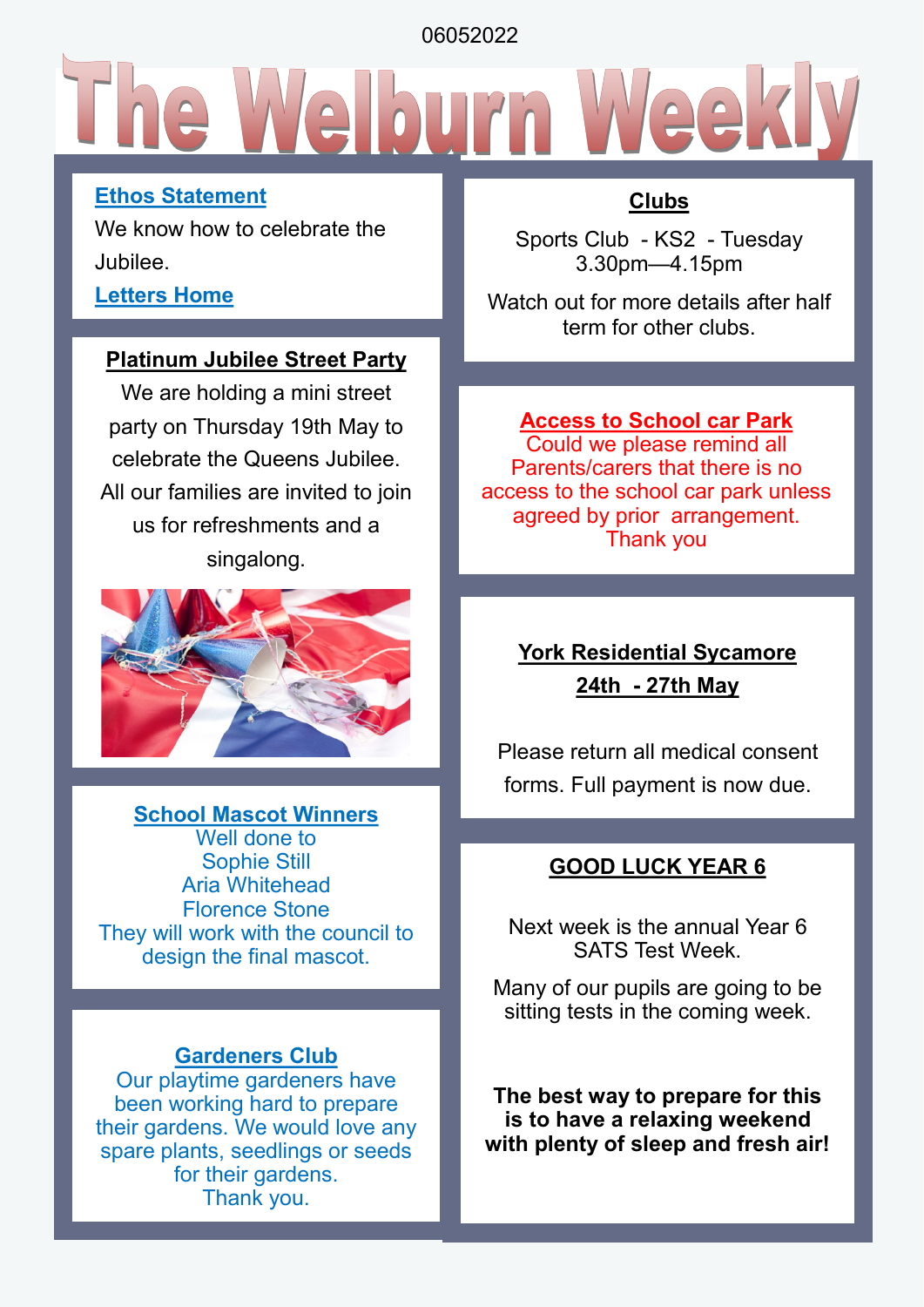#### **Term Dates for the Diary**

**16th May Carnival workshop 19th May - Jubilee Street Party 24th - 27th May - Sycamore Residential 27th May - Ryedale animals 30th May - Half Term Week**

**6th June - Training Day 7th June - Class and leavers photos 8th June - Japanese Drumming 15th June - Coffee, cake & chat 21st & 22nd June - Y6 Malton Transitions 28th June - Y5 experience day Malton**

**6th July Oak Class - Tropical World 6th July - Coffee, cake & chat 13th July - Carnival 20th July - Sports Day 21st July - Leavers and Dalby Forest 22nd July - Summer Holidays**

#### **Nut Allergies**

Please can I remind everyone not to send any food items into school containing Nuts**. We are a nut free school.**

#### **Uniform supplier**

Our supplier is www.school-shop.co.uk. Type Welburn in Find my school.

#### **PARKING**

Please can we ask all parents to continue to park considerately. Please do not park opposite the zigzag No Parking lines as this blocks the road.

#### **Please park and walk!**

#### **Free School Meals**

Please check if you are eligible to apply for Free School Meals on the link below. School meal prices for September will be £2.50 per day, bookings must be ordered a week in advance, not switching daily. Thank you

| <b>Monday</b>                                 | <b>Tuesday</b>                                                                   | Wednesday                                                                                   | <b>Thursday</b>                     | <b>Friday</b>                                                      |
|-----------------------------------------------|----------------------------------------------------------------------------------|---------------------------------------------------------------------------------------------|-------------------------------------|--------------------------------------------------------------------|
| main                                          |                                                                                  |                                                                                             |                                     |                                                                    |
| Mac Cheese Broc- Pizza<br><b>Crusty Bread</b> | coli and SweetcornWedges Peas and Yorkshire Pudding sage Roll Saute<br>Sweetcorn | <b>Roast Chicken</b><br>Roast Potato Car- Pots Mixed Salad<br>rots and Cabbage Crusty Bread | Home made sau-                      | <b>Crunchy Fish</b><br><b>Bites Chips</b><br>Peas and<br>sweetcorn |
| Chocolate Brownie Custard Cookie<br>and Apple |                                                                                  | Yogurt                                                                                      | <b>Apple Crumble</b><br>and custard | <b>Summer Driz-</b><br>zle Cake                                    |

#### **Office Hours Monday—Friday 8.30 am—3.00pm.**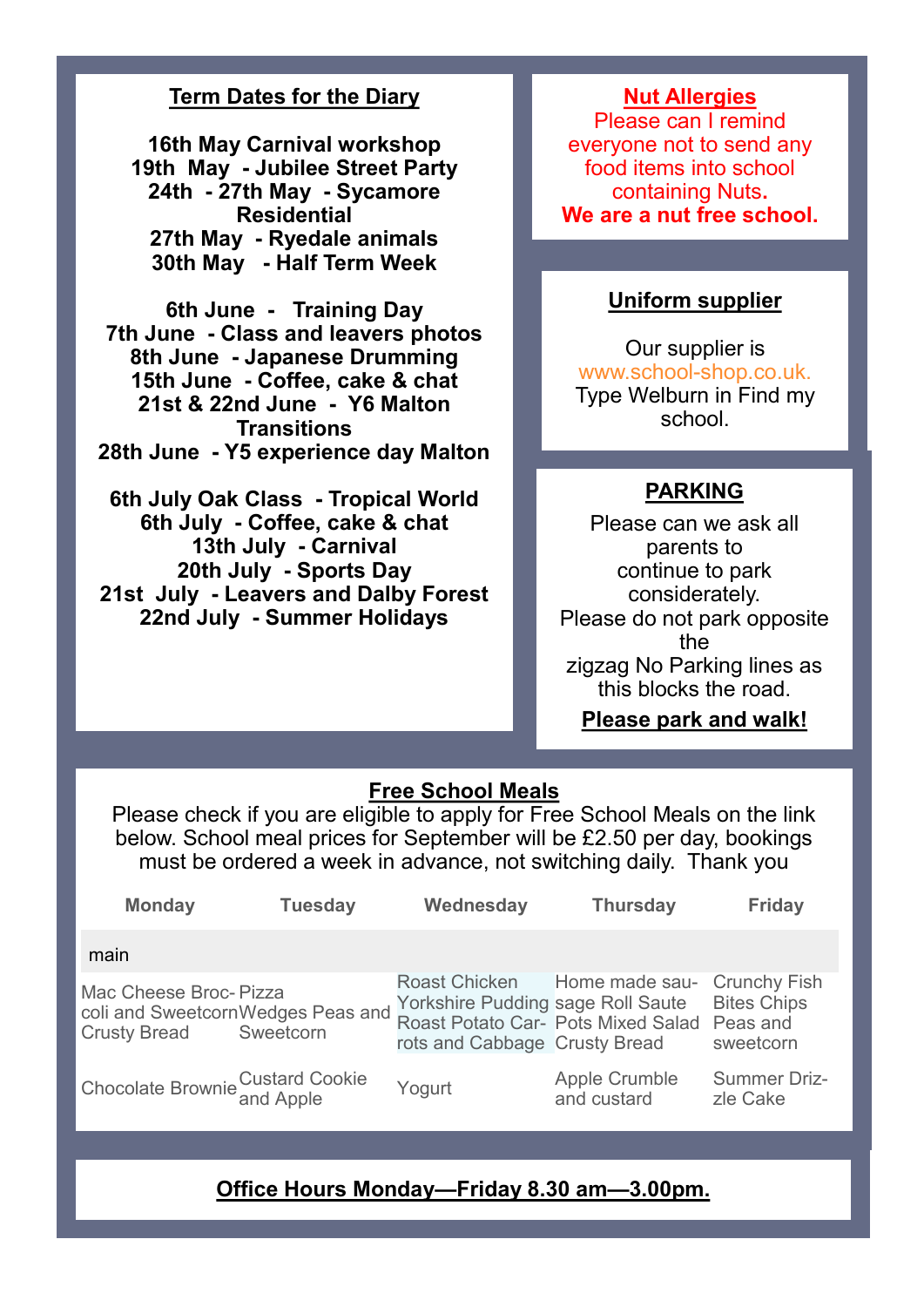# **Jubilee Celebrations** in Welburn

Sunday, 5 June 2022

3.00pm to 5.30pm

Join with your families and neighbours in celebrating Queen Elizabeth II's

Platinum Jubilee

### Picnic & Music on the Green

Tables provided. Bring your own chairs and

food and drink to eat and share.

Hot drinks to buy from Dogh

**Children's Fancy Dress Competition** and games

Prize for the Best Crown - open to all **Cutting and eating the Jubilee Cake**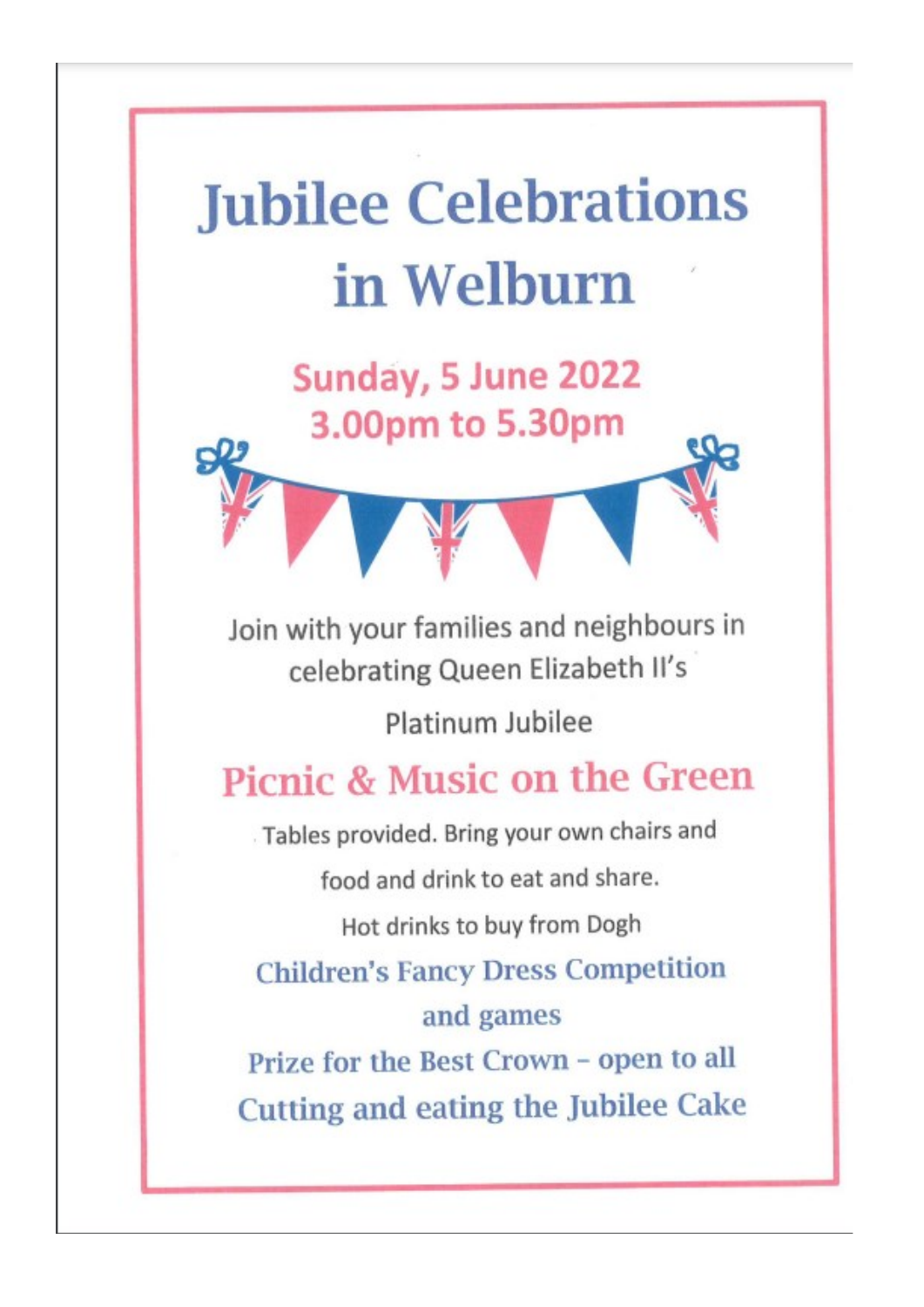# **HOWARDIAN HILLS** PHOTOGRAPHY **COMPETITON 2022**

If you're a keen amateur photographer looking to demonstrate your skills in capturing beautiful photos, this is the competition for you!



Categories are: Landscape | Flora & Fauna | History & Heritage **Living & working | Young Photographer** 

Prizes are to be won in all categories. Finalist's images to be displayed at Rydale Show

Entry deadline Sunday 19th June Full details of how to enter can be found on the Howardian Hills. AONE website: www.howardianhills.org.uk